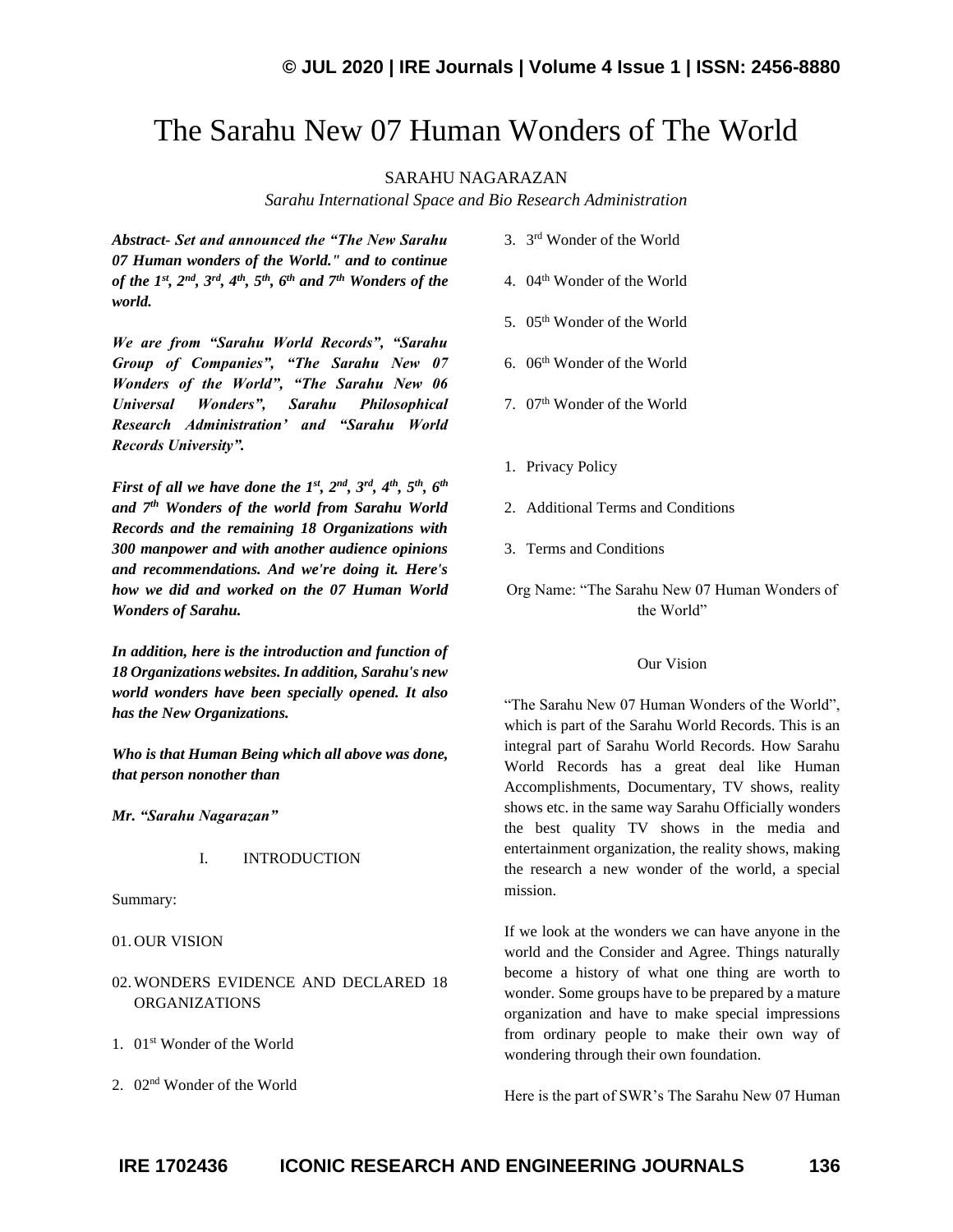Wonders of the World Organization is working on a job called Social Work. There is no other purpose. Wondering to split the category through the category of Amazing Things, Cities, Naturals, Reverse, Superman, Super Humans, Working, Prices, Awards, Degrees, and Buildings in the World.

This Mission has received many elite people and their impressions, such as Employee Comments. We did not establish this mission simply by virtue or selfishness. Because there are wonders that can come in the wonders, they are presented on our website and clearly distributed. That is why the wonders are more visible in the world, and we are sorted out by category and shown in a simple form.

There are many love stories, natural, statues, buildings, such as in the world. But not all of them can be considered wonder. Because audience and followers will be given this opportunity by voting. As each country, different types of voters and audience think in the states, we sometimes discuss ourselves with 200 Employees and consider Wonder.

We do not consider Mythology here. We are only considering what is visible to the eye. Every year, two years and 5 years we are giving new wonders to light. Then it goes on and on. In 2019, 15 new wonders of new history were written in 2019, with 7 new wonders of Sarahu in the 8 wonders we had seen by our team since long research. The 7 new wonders of Sarahu are also listed as the new 7Wonders of the World as we look at our eyes.

Already post the Sarahu's New 07 Human Wonders on face book and other social websites, and views in the same way, the likes are more. However, there is not much publicity available here. Because the strangers, and those who do not know about Sarahu, are skeptical of suspicion. The news paper also has a fear of TV media.

But, along with the 18th Foundation, has been brought to the crossover weekly news and magazines including 200 Employees, and Team. They are all for Sarahu's achievements! And nothing else.

But, the work took five consecutive years to cover the World Records Company and the 18 Foundations and Audience. This work took place from 3 years onwards. Universe Wonders Released on But, Finally 2019 May Month.

#### By:

- Sarahu World Records.
- Sarahu Prizes Media Foundation.
- Sarahu Film Fare Media Foundation.
- Sarahu Philosophical Research Administration.
- Sarahu Divine Research Astro-Vision.
- Uma Suma Charitable Trust.
- Sarahu Cloister of World Big Principality- Society.
- Sarahu press.
- Sarahu Associates.
- Sarahu Online Story Reading.
- Sarahu International Space and Bio Research Administration.-SISBRA
- The Sarahu New 07 Wonders of the World.
- The Sarahu New 06 Universal Wonders.
- Sarahu Movie Direction.
- Sign-Micronation-Sanahi
- Sarahu World Records University.
- Sarahu Group of Companies.
- The Sarahu New 07 Human Wonders of the World.

### "The Sarahu New 07 Human Wonders of the World" "WONDERS EVIDENCE AND DECLARED 18 ORGANIZATIONS"

01. ORG NAME: Sarahu Divine Research Astro Administration®

http://www.sarahugroupofcompanies.com/astro

- 02. ORG NAME: Sarahu International Space and Bio Research Administration™
- http://www.sarahugroupofcompanies.com/sisbra
- 03. ORG NAME: Uma Suma Charitable Trust®

http://www.sarahugroupofcompanies.com/trust

04. ORG NAME: Sarahu Associates™

http://www.sarahugroupofcompanies.com/associates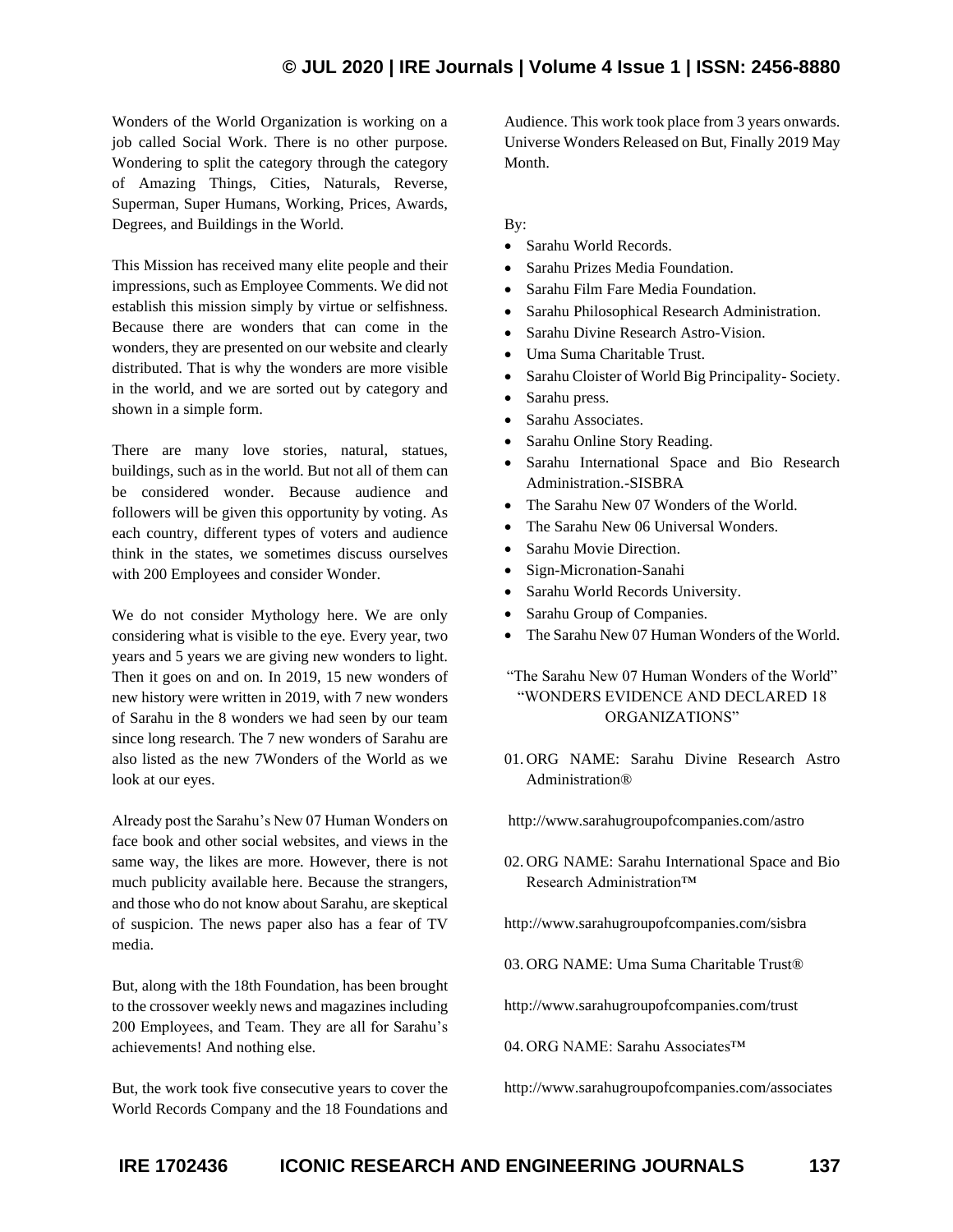05. ORG NAME: Sarahu Press™

http://www.sarahugroupofcompanies.com/press

06. ORG NAME: Sarahu World Records™

http://www.sarahuworldrecords.com

07. ORG NAME: Sarahu World Records University™

- http://www.sarahugroupofcompanies.com/university
- 08. ORG NAME: The Sarahu New 07 Wonder of The World®
- http://www.sarahugroupofcompanies.com/wonders
- 09. ORG NAME: The Sarahu New 07 Universal Wonders®
- http://www.sarahugroupofcompanies.com/universalw onders
- 10. ORG NAME: Sarahu Matha®
- http://www.sarahugroupofcompanies.com/matha
- 11. ORG NAME: Sarahu Philosophical Research Administration©
- http://www.sarahugroupofcompanies.com/phylosoph y
- 12. ORG NAME: Sarahu Film Fare Media and Foundation©
- http://www.sarahugroupofcompanies.com/films
- 13. ORG NAME: Sarahu Prizes Media and Foundation©

http://www.sarahugroupofcompanies.com/awards

14. ORG NAME: Sarahu Group of Companies©

http://www.sarahugroupofcompanies.com

15. ORG NAME: Sarahu Online Story Reading©

http://www.sarahuonlinestoryreading.com

16. ORG NAME: Sign-Sanahi-Micro nation©

- http://www.sarahugroupofcompanies.com/signsanahi-micronation/
- 17. ORG NAME: Sarahu Movie Directors

https://sarahumoviedirectors.justdial.com/

- 18. ORG NAME: The Sarahu New 07 Human Wonders of the World
- http://www.thesarahunew07humanwondersoftheworl d.com

#### 1 st Wonder of the World



#### Abstract:

Here are some of the most important and pertinent documents; and the combination of all these records made it the new 01<sup>st</sup> Wonder popular in the World. Sarahu's love of achievement has been proclaimed and declaration is that to the 2018, 2019 as the  $01<sup>st</sup>$  most Wonder in the world, with the likes of some audience, public opinion and the likes of some companies, social systems and Sarahu's 18 Foundations and their 200 Employees.

The 18 organization was founded for the same reason.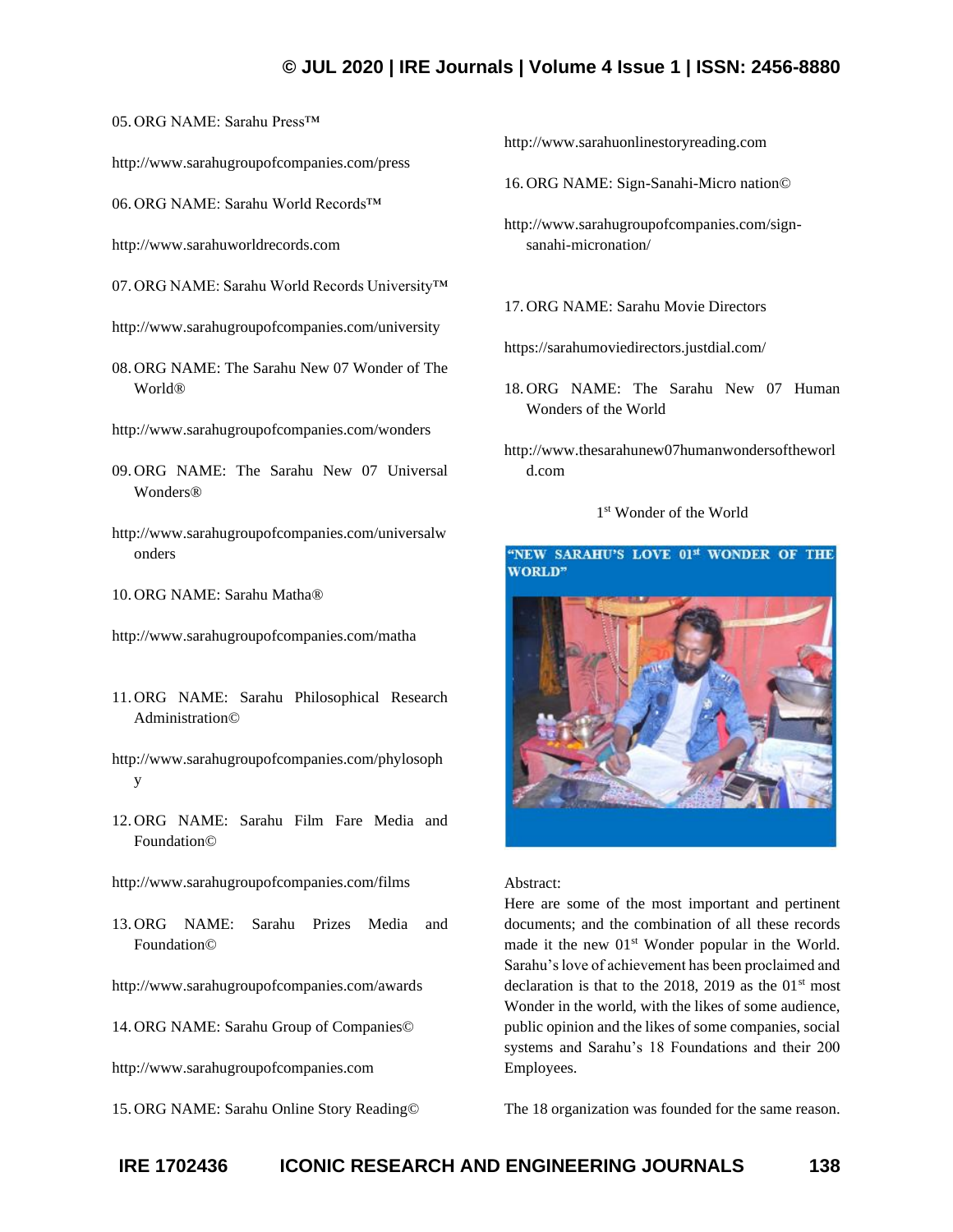Lord Sarahu Nagarazan, 01/06/1988 was born as a human incarnation to the earth. And he has come for the welfare of world. What he has suffered in this human incarnation is as follows. Beginning with the vicissitude of his Love. He did continuously 8 years DhyÃna or hypnotism for his first lover Uma. In these 8 years, last 4 year's Suma came into his life and infringed in DhyÃna or hypnotism. Then he continued DhyÃna or hypnotism for Uma. After 8 years instead of getting the power of hypnotism, he received the grace of illumination on god and world. Uma is elder than him a year and Suma is also elder than him two years. Lord Sarahu Nagarazan is Incarnation of Lord Shiva. Uma is also Incarnation of Goddess Parvathi and Suma is Incarnation of Goddess Ganga.

Concept and Description:

01. He have written World largest 15 lakh books of poem series for love - Each poem books has 60 to70 pages, when he was 28.

02. World biggest 36 world records for love and from love when he was 22 years.

03. World largest 1500 pages epic book for love when he was 27.

04. World most super human in fastest and faster writings novel, poems short story and Hollywood stories.

05 World most 55 golden truths when he was 25.

06 World biggest 1500 pages of epic book for love.

07. World largest 10 years penance for love.

08. World largest poem series titles 1 to 50,000 (2) parts for love.

09. World largest poem parts 30,000 parts about love. 10. World largest GW records denied for 25 times (rejected) when he was 25 to 26.

11. World largest poems and stanzas about his love.

12. World largest upload 46 videos in six months to YouTube about love when he was 28.

13. World largest submitted to Record Setter (America) about love for 30 times in two years. 14. World largest philosopher and philosophies 15,000 philosophies from love - when he was 26 years.

15. World most and biggest world 20 PhDs books written for love when he was 25.

16. World largest 20 professional jobs performed from love when he was 25.

17. World first time established the cloister of world big principality about his love.

18. World first time and largest every day distributes divine water, Divine coconut and praline to devotees for love when he was 27.

19. World first time established big Uma Suma memorable charitable trust of love when he was 25.

20. World most and first time changed his village name Hullatti to Shivaalaya Love.

21. World largest 55 lengthy novels when he was 24 years. In Outstanding and underwriting stage 100 novels when he was 26.

22. World first time he is telling astrology fortune for love.

23. World first time and biggest Shiva lingam statue established for his love.

24. World most and biggest Hollywood stories and screen plays from love.

25. World largest and first time 4 lakh books of poem series he wrote for aunty.

26. World first time beautifully lord shiva temple established for love.

27. World largest and first time 4 lakh books of poem series wrote for girl.

28. World largest poems 30 lengthy papers for example it's like in textiles shirting role. Every page consists of Width 49 inches and length 38 to 40 inches and 114 to 120 lines are there in a single page (20 papers) for love.

29. World largest Architecture diagrams for love.

30. World longest written its some poems especially in 20 lengthy papers for example it's like in textiles shirting role. Every page consists of Width 49 inches and length 38 to 40 inches and 114 to 120 lines are there in a single page (20 papers).

31. World largest 100 lengthy novels when I was 24 years. In Outstanding and underwriting stage 100 novels for love.

32. World most and smallest lord Shiva statue established for love.

33. World largest managing designated post in a company for love.

34. World largest recommended letters and collected for love.

35. World largest notary by affidavit witness for love wonder.

36. World most designers/ maker in Homa Havana for love.

37. World largest Homa Havana numbers of 100 only in six months from love.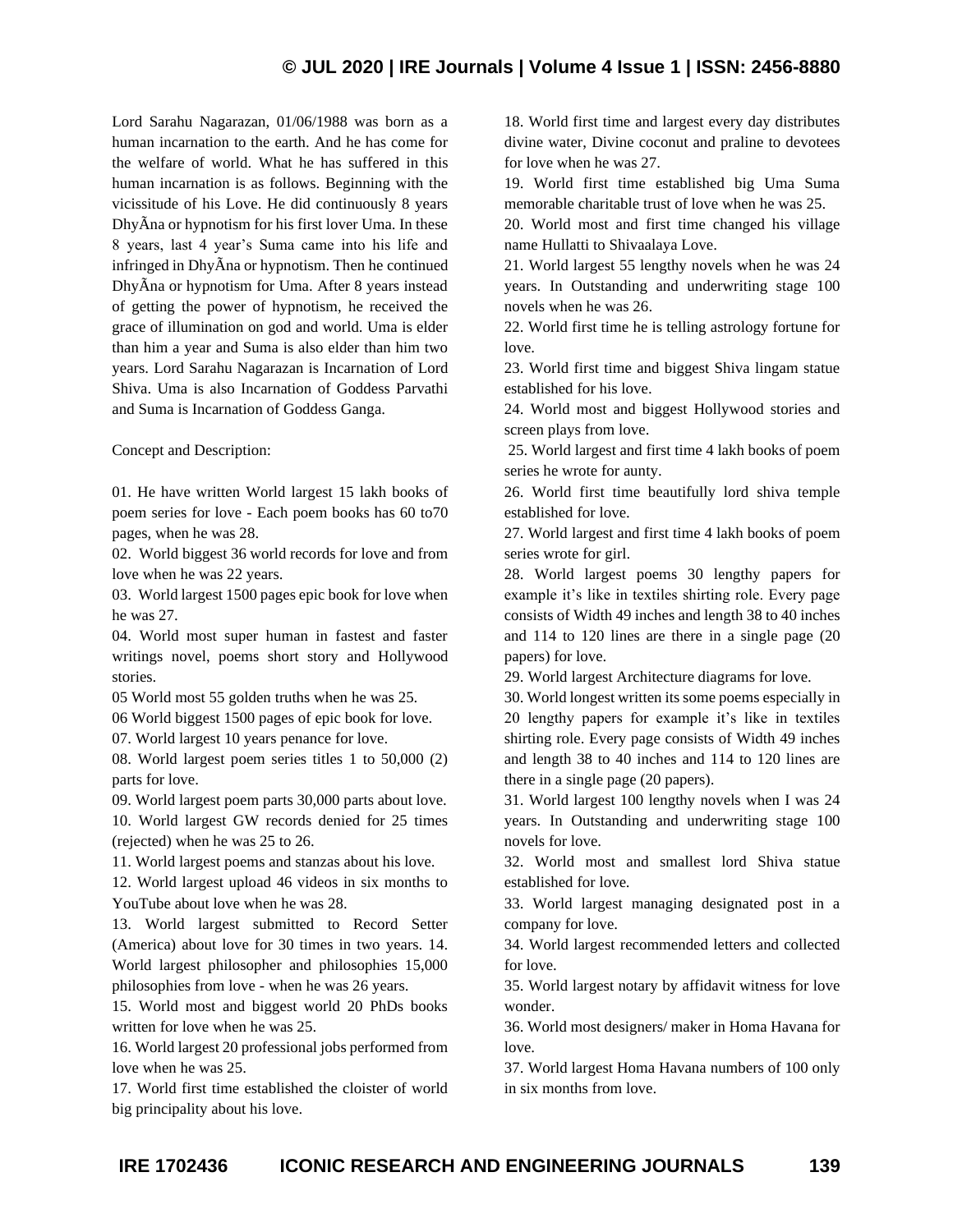38. World largest world record company including many more deeds.

39. World most Goddess Shri Chowdeshwari statue established for love.

40. World largest 14 World record LLP companies and worldwide some organizations for love. These are…

1. ORG NAME: Sarahu Divine Research Astro Administration®

http://www.sarahugroupofcompanies.com/astro

2. ORG NAME: Sarahu International Space and Bio Research Administration™

http://www.sarahugroupofcompanies.com/sisbra

3. ORG NAME: Uma Suma Charitable Trust®

http://www.sarahugroupofcompanies.com/trust

4. ORG NAME: Sarahu Associates™

http://www.sarahugroupofcompanies.com/associates

5. ORG NAME: Sarahu Press™

http://www.sarahugroupofcompanies.com/press

6. ORG NAME: Sarahu World Records™

http://www.sarahuworldrecords.com

7. ORG NAME: Sarahu World Records University™

http://www.sarahugroupofcompanies.com/university

8. ORG NAME: The Sarahu New 07 Wonder of The World®

http://www.sarahugroupofcompanies.com/wonders

- 9. ORG NAME: The Sarahu New 07 Universal Wonders®
- http://www.sarahugroupofcompanies.com/universalw onders

10. ORG NAME: Sarahu Matha®

http://www.sarahugroupofcompanies.com/matha

- 11. ORG NAME: Sarahu Philosophical Research Administration©
- http://www.sarahugroupofcompanies.com/phylosoph y
- 12. ORG NAME: Sarahu Film Fare Media and Foundation©

http://www.sarahugroupofcompanies.com/films

- 13. ORG NAME: Sarahu Prizes Media and Foundation©
- http://www.sarahugroupofcompanies.com/awards
- 14. ORG NAME: Sarahu Group of Companies©

http://www.sarahugroupofcompanies.com

15. ORG NAME: Sarahu Online Story Reading©

http://www.sarahuonlinestoryreading.com

16. ORG NAME: Sign-Sanahi-Micro nation©

http://www.sarahugroupofcompanies.com/signsanahi-micronation/

17. ORG NAME: Sarahu Movie Directors

https://sarahumoviedirectors.justdial.com/

18. ORG NAME: The Sarahu New 07 Human Wonders of the World

http://www.sarahugroupofcompanies.com/signsanahi-micronation/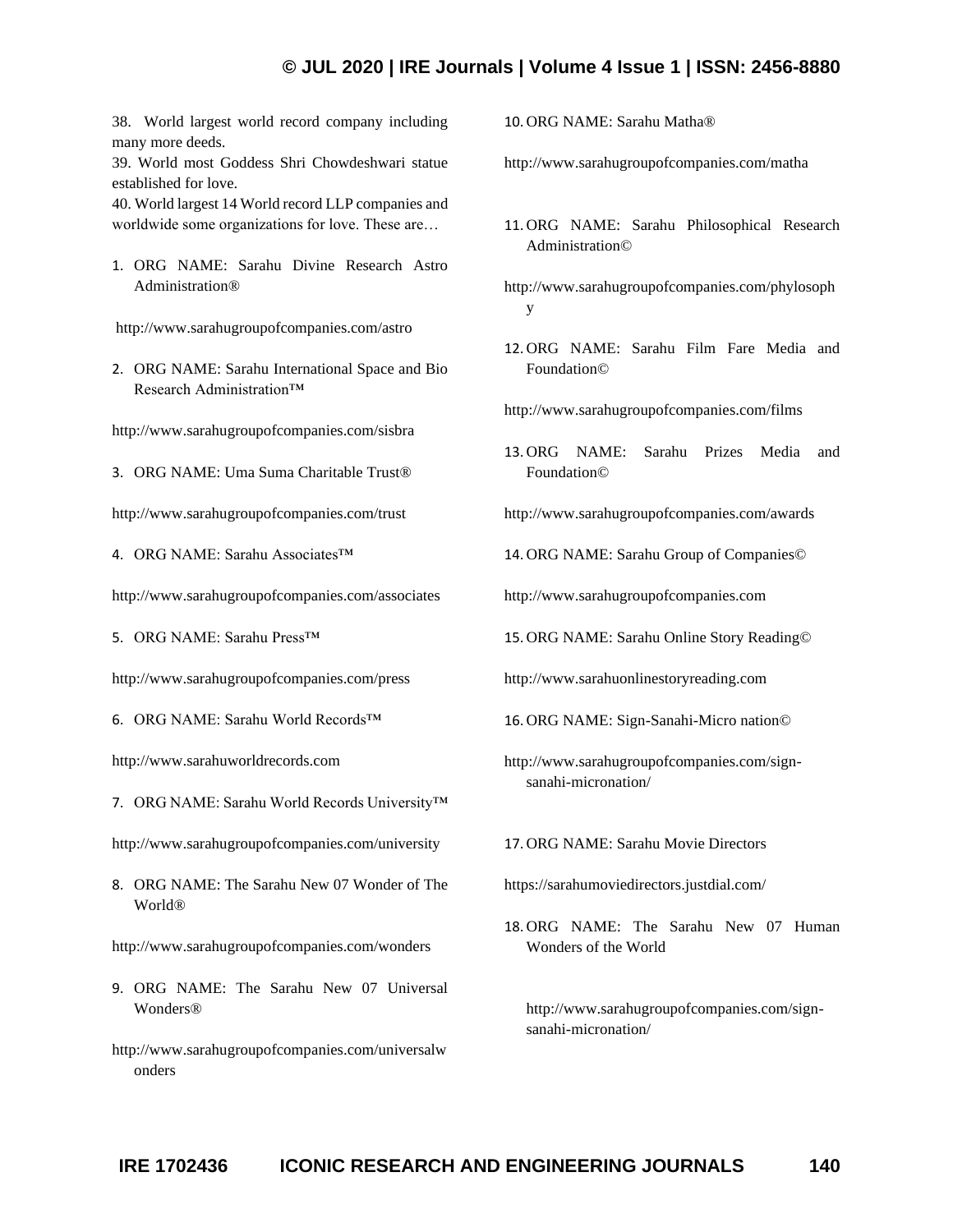"Getting Titles for love"

- World largest Titles/Awards he got titles when he was 23.
- 'World faithful writer' he got title as when he was 23.
- 'World fastest writer' he got title as when he was 23.
- 'World best writer' he got title as when he was 23.
- 'World fastest writer in novels' he got title as when he was 23.
- 'World fastest writer in short stories' he got title as when he was 23.
- 'World fastest writer in poetries' he got title as when he was 23.
- 'World fastest writer in dramas' he got title as when he was 23.
- 'World fastest writer in Hollywood/films stories' he got title as when he was 23.
- 'World fastest philosopher' he got title as when he was 23.
- 'World best scientist' he got title as when he was 25.
- World most super human of the world' he got title as when he was 22.
- World most Google human in the world when he was 28.
- World largest 300 certificates getting when he was 29.
- World best novel or story reader he got title as when he was 25.
- World most variable write when he was 28.
- World most qualitable writer when he was 28.

Finally, It was declared a winner of the Sarahu's 01<sup>st</sup> Love Wonder of the World (2018-19) initiative.



Abstract:

Here are some of the most important and pertinent documents; and the combination of all these records made it the new 02<sup>nd</sup> Wonder popular in the World. Sarahu's Writings of achievement have been proclaimed and declaration is that to the 2018, 2019 as the 10th most Wonder in the world, with the likes of some audience, public opinion and the likes of some companies, Social systems, Sarahu's 18 Foundations and their 200 Employees. The 18 organization was founded for the same reason.

Sarahu's all strength is expressed in the caliber of all his writings and he received 321 New World records, 321 Awards and 321 Honorable Certificates, 321 Breaking records, 321 Breaking awards, and 321 Breaking Honorable Certificates, when he was 29. These are included to  $02<sup>nd</sup>$  Wonder of the world.

He has been writing story, poetry, fiction, drama as well as cinema and film since his third grade. And He can write sitting in front of stereo sound with woofer sound, and even he can write sitting in isolation, it's his routine. He can write without using headphone. However you tell he can write. Whatever he writes it's purely in Kannada language only. Writing novels in Kannada language is quite difficult where as in English it is very easy. Once he put the pen on the paper, he won't stop writing. He won't stop a bit for thinking. If you give any single word, he can write on the same without any stop. He never stops in between to think while writing. There are so many ways. As God knows everything by his supernatural power; in the same way inspirations and idea comes into his mind spontaneously while he writes novels. Ex, if you offer him a pen or stone to write a novel, the novel format, foundation and even climax I mean who sketch of the novel comes into his mind within a fraction of seconds. By chance if he starts to write novels holding pen with lots of imagination the story of novel will be changed. Suppose holding pen in fingers and writing novel with consuming more time; even he doesn't know in what way it leads him to. There are no instances of writing by thinking in his career ever. So now he is a Mystic and clairvoyance, which means he can speak directly to the almighty.

You can give Hundred crore or UN limited themes (no limitation) at a time he can write on every theme one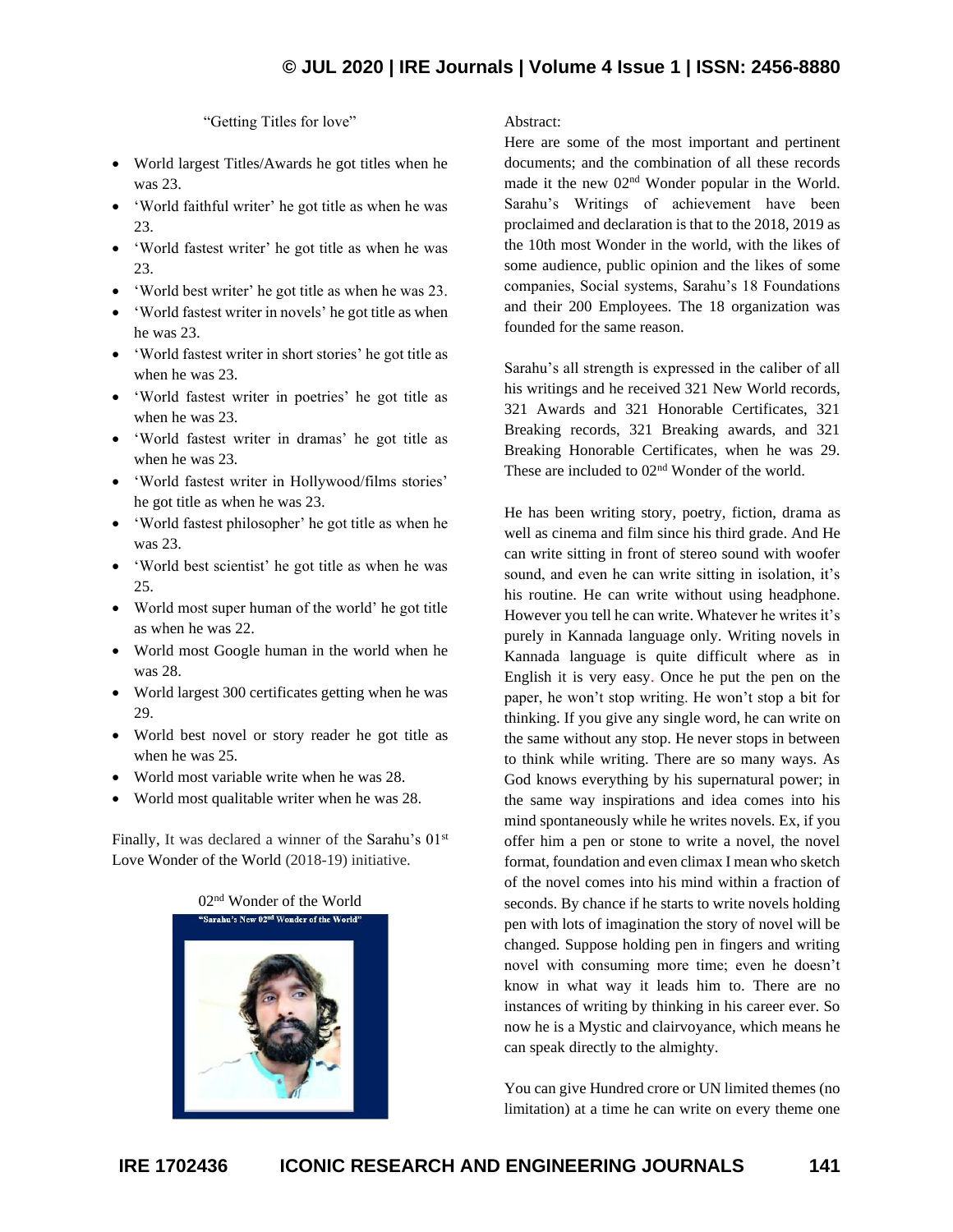after another without stopping the pen. He can write on the spot it without giving any time for thinking. He can start writing on the given theme frequently without thinking or sketching about the theme.

It was declared a winner of the New 02nd Wonder of the World (2018-19) initiative.

03rd Wonder of the World Sarahu's 03rd Wonder of The World



#### Abstract:

Here are some of the most important and pertinent documents; and the combination of all these records made it the new 03rd Wonder popular in the World. Sarahu's Writings and World Records of achievement has been proclaimed and declaration is that to the 2018, 2019 as the 11th most Wonder in the world, with the likes of some audience, public opinion and the likes of some companies, social systems and Sarahu's 18 Foundations and their 200 Employees. The 18 organization was founded for the same reason.

Sarahu was awarded 2,400 Different Awards. These Are Google Human Awards, Super Human Awards, Faithfull Awards, MEASURABLE Awards, BREAKABLE Awards, STANDARDISABLE Awards, VERIFIABLE Awards, ONE VARIABLE Awards, GLOBAL Awards, BASED ON ONE VARIABLE Awards And THE BEST IN THE WORLD Awards, when he was 29. And this is world's 03rd most impressive world wonder. And based on these, different types of awards are sorted in different world records, new awards.

All of his writing skills have led him to become the world's third greatest wonder. One of his writing abilities is records that cannot be broken. Thus, his writing is so innovative that they are so human that he was awarded two thousand four hundred awards in recognition of his writing. It became the world's third wonder. Also He has been writing story, poetry, fiction, drama as well as cinema and film since his third grade. \*He can write 1000 pages of novel within 24 hours which attributes to his quality of world fastest writer. \*You can give Hundred crore or UN limited themes (no limitation) at a time he can write on every theme one after another without stopping the pen. He can write on the spot it without giving any time for thinking. He can start writing on the given theme frequently without thinking or sketching about the theme. \*If you provide 2 stenographers he will write world fastest  $450 - 500$  pages of novel within 2 hours in a day. (First paragraph will be given to the first stenographer and second Para to the second person while the first person finishes that and continues writing with third Para, second stenographer writes the fourth Para so like this novels will be having full of knowledge and having standard quality presentation. Like this in 2 hours he can write around 450 to 500 pages) In the same way if you provide 2 stenographers he will write 4500 to 5000 pages of novel within 24 hours.

It was declared a winner of the New 03<sup>th</sup> Wonder of the World (2018-19) initiative.

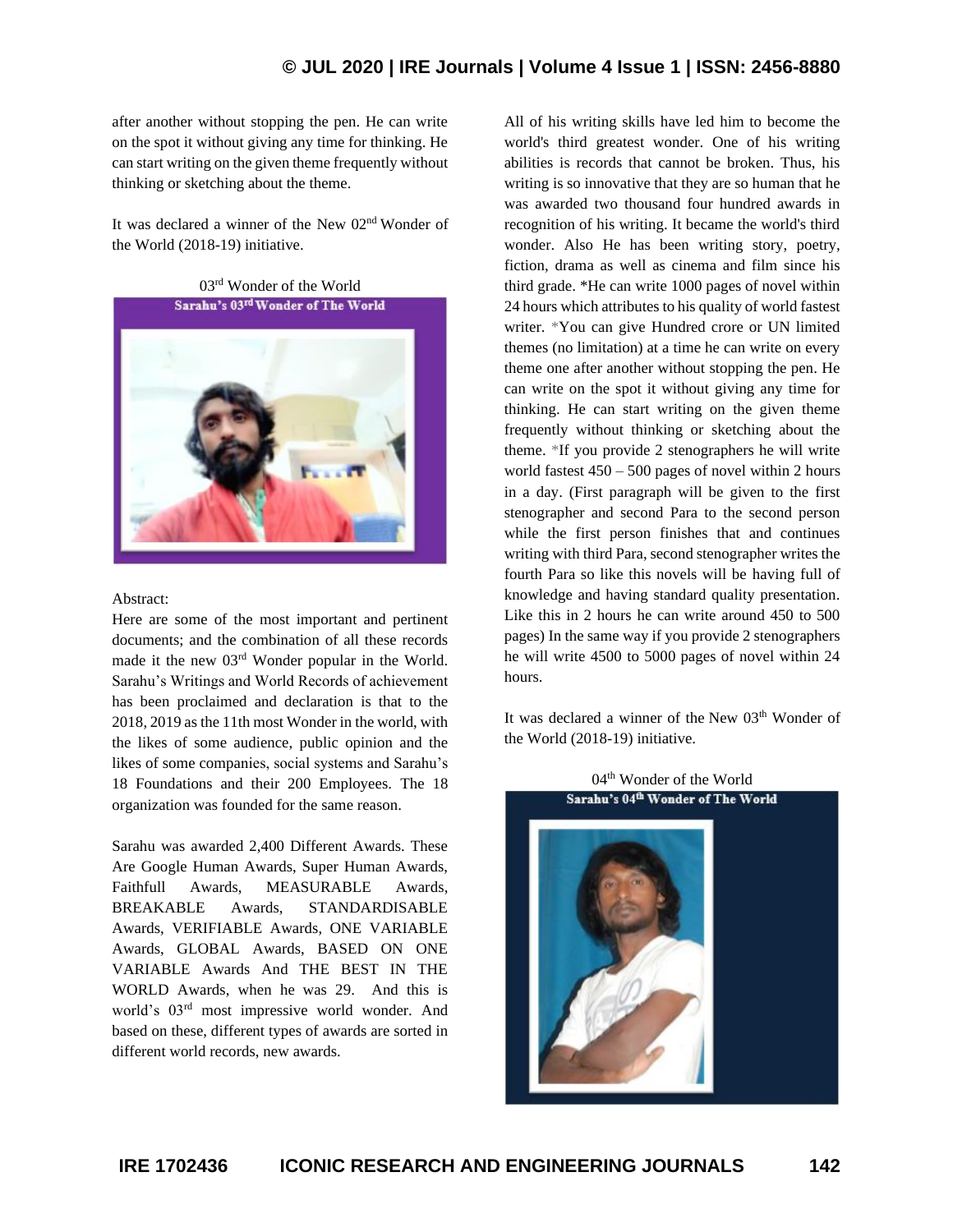#### Abstract:

Here are some of the most important and pertinent documents; and the combination of all these records made it the new 04<sup>th</sup> Wonder popular in the World. Sarahu's love of achievement has been proclaimed and declaration is that to the 2018, 2019 as the 12th most Wonder in the world, with the likes of some audience, public opinion and the likes of some companies, social systems, Sarahu's 18 Foundations and their 200 Employees. The 18 organization was founded for the same reason.

Lord Sarahu was awarded 2,400 Honorable Certificates. These Are Google Human Certificates, Super Human Certificates, Faithfull Certificates, MEASURABLE Certificates, BREAKABLE Certificates, STANDARDISABLE Certificates, VERIFIABLE Certificates, ONE VARIABLE Certificates, GLOBAL Certificates, BASED ON ONE VARIABLE Certificates And THE BEST IN THE WORLD Certificates, when he was 29.

And this is world's 04<sup>th</sup> most impressive world wonder. And based on these, different types of Certificates are sorted in different world records, new Certificates. He has been writing story, poetry, fiction, drama as well as cinema and film since his third grade. \*He can write every day 50 books of poem series. Each poem book around 60 to 70 pages. \*If you give him 5 to 10 characters he can write 5 pages of short story within 30 minutes only Act of facial expression in screen touch mobile, by using only his right hand thumb finger. \*If you give him single character he can write 3 pages of short story within 30 minutes only Act of facial expression in screen touch mobile, by using only his right hand thumb finger. \*He can write 10 pages of drama within half an hour only. \*He can write 5 pages of drama within half an hour only in screen touch mobile phone, by using only my right hand thumb finger. \*If you give a theme, he will present same theme in 4 different styles story or novel 2 to 2 pages each within half an hour only. \*He has a unique quality like he can write 3 pages of story within half an hour only without taking any poss. \*He can write on the land 40 to 50 meter lengthy story within half an hour only, by using chock. \*If you give a theme he can tell orally 4 pages of novel or story within half an hour only. \*If you give a theme he will present same theme in 4 different styles story or novel 2 to 2 pages each within half an hour only in screen touch mobile phone, by using only his right hand thumb finger.

Once a new world record is made, the record holder has the opportunity to win the Honor Award. If the holder applies the new Honoroba Award after making his world record, he will be eligible for the Honorable Award. But it won't be a PhD. But if it exceeds a thousand world records, it will of course be won by a new amazing third grade.

It was declared a winner of the New 04<sup>th</sup> Wonder of the World (2018-19) initiative.



#### Abstract:

Here are some of the most important and pertinent documents; and the combination of all these records made it the new 05<sup>th</sup> Wonder popular in the World. Sarahu's love of achievement has been proclaimed and declaration is that to the 2018, 2019 as the 05th most Wonder in the world, with the likes of some audience, public opinion and the likes of some companies, social systems and Sarahu's 18 Foundations and their 200 Employees. The 18 organization was founded for the same reason.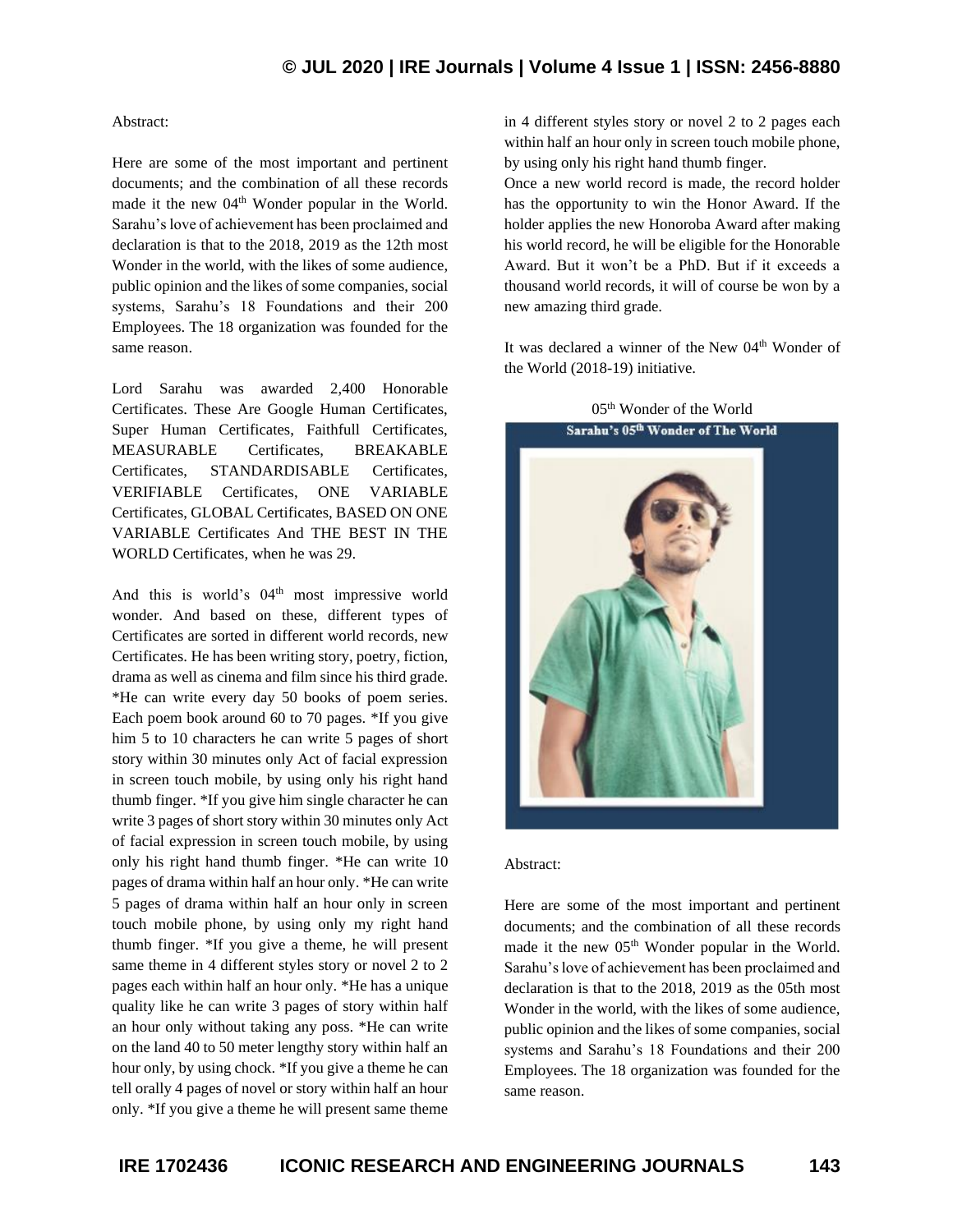Also he wrote 101 lengthy novels when he was 28. All these novels approximately 400 to 500 pages. And even he has written 1500 philosophies, organs, Golden truths, Principles. Apart from that he established new micro nation, new religion and New Constitutes. Each 21 lengthy Philosophy books are around have 800 pages. These philosophy books are belongs to new religion. He wrote these are when he was 25 to 29.

Apart from, when he was around 28 years, Sarahu film fare has awarded him for his magnificent scripts for 1. Baduki Sathanthe! 2. Hello Nikitha, and 3. The Soul is perfect. Even he wrote these are and makes when he was 24 to 27.

It was declared a winner of the New 05<sup>th</sup> Wonder of the World (2018-19) initiative.

Concept and Description:

Summary:

- Books Category:
- i. Novels
- ii. Short Stories
- iii. Poetries
- Film Category:
- i. Baduki Sathanthe!
- ii. Hello Nikitha
- iii. The Soul is Perfect
- Philosophies Category:
- i. Golden Truths
- ii. Universal Principles
- iii. Universal Organs
- iv. Golden Truths 02
- v. Three Most Organs
- vi. Ladies Principles
- vii. Others
- New Micro nation Category:
- i. New Religion
- ii. New Constitutes.
- iii. New Holy Book
- iv. Others
- Books Category:

We make no distinction in CASTE, CREED, RACE, POPULARITY AND AGE as such! We only are in search of good Authors. The books that you submit to us need not only be in a published form, we also accept in DTP format. WE DON'T ACCEPT ANY HANDWRITTEN MANUSCRIPTS. But, this is only once in a year opportunity.

Some cool facts about Sarahu Nagarazan,

(Novels and Stories, Poetries Descriptions are there couldn't Displayed)

#### Film Category:

We don't have any barriers towards language as such in scripts, but kindly do submit us a translated version in English. After are core team discuses and agrees the script, we will take care of making the movie. But, we choose only one script in different of the category/genre, and it's only once in a year opportunity.

Cool Sarahu facts -

- 1. Baduki sathanthe!
- 2. Hello Nikitha
- 3. The Soul is Perfect

(Descriptions are there couldn't Displayed)

Philosophies Category:

- Golden Truths
- Universal Principles
- Universal Organs
- Golden Truths 02
- Three Most Organs
- Ladies Principles
- **Others**

(Descriptions are there couldn't Displayed)

http://www.sarahugroupofcompanies.com/phylosphy

New Micro nation Category:

- New Religion
- New Constitutes.
- New Holy Book
- **Others**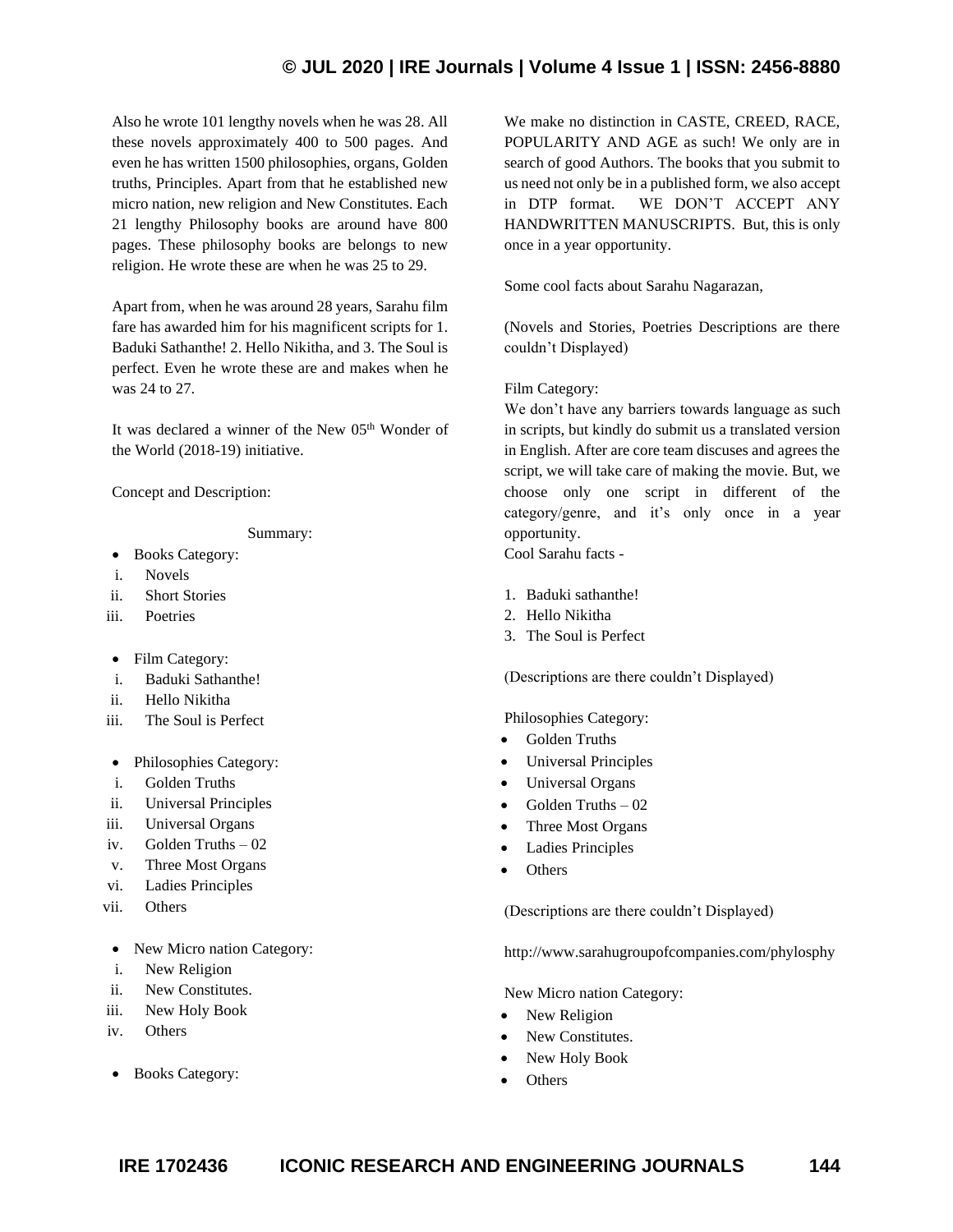(Descriptions are there couldn't Displayed) Please Visit: http://www.sarahugroupofcompanies.com/sarahumicronation-sanahi

Finally, It was declared a winner of the New  $05<sup>th</sup>$ [Wonder of the World](https://en.wikipedia.org/wiki/New7Wonders_of_the_World) (2018-19) initiative.

> 06th Wonder of the World Sarahu's 06th Wonder of the World



#### Abstract:

Here are some of the most important and pertinent documents; and the combination of all these records made it the new 06<sup>th</sup> Wonder popular in the World. Sarahu's love of achievement has been proclaimed and declaration is that to the 2018, 2019 as the  $06<sup>th</sup>$  most Wonder in the world, with the likes of some audience, public opinion and the likes of some companies, social systems, Sarahu's 18 Foundations and their 200 Employees.

The 18 organization was founded for the same reason.

Lord Sarahu Nagarazan received 300 different Honorable Doctorate Certificates, 300 different Honorable Doctorate Record breaking certificates, 300 Honorable Doctorate different Honorable Doctorate certificates and 300 Global Honorable Doctorate different Award certificates when he was 29. His writing abilities have been so well received by him that he writes every single line of essay because he writes very well in his writing ability and in the world without anyone else. Since one writing title is a world record and is later framed as an essay, his writing world records have been announced by PhD.

and since one writing title is a world record and is later framed as an essay, his writing world records have been announced by PhD. He studied one of his writing World Records for 28 consecutive years, composing a dissertation and his years of experience as a PhD. His writing was declared the sixth wonder in the world, along with a declaration of Ph.D.

This is the World's 06<sup>th</sup> most impressive World Doctorate Honorable Wonder. And based on these different types of Doctorate Honorable Certificates are sorted in different Records, Doctorate Honorable Certificates.

It was declared a winner of the New  $06<sup>th</sup>$  Wonder of the World (2018-19) initiative.

#### 07<sup>th</sup> Wonder of the World Sarahu's 07th Wonder of the World



#### Abstract:

Here are some of the most important and pertinent documents; and the combination of all these records made it the new  $07<sup>th</sup>$  Wonder popular in the World. Sarahu's love of achievement has been proclaimed and declaration is that to the 2018, 2019 as the 07th most Wonder in the world, with the likes of some audience, public opinion and the likes of some companies, social systems, Sarahu's 17 Foundations and their 200 Employees. The 17 organization was founded for the same reason.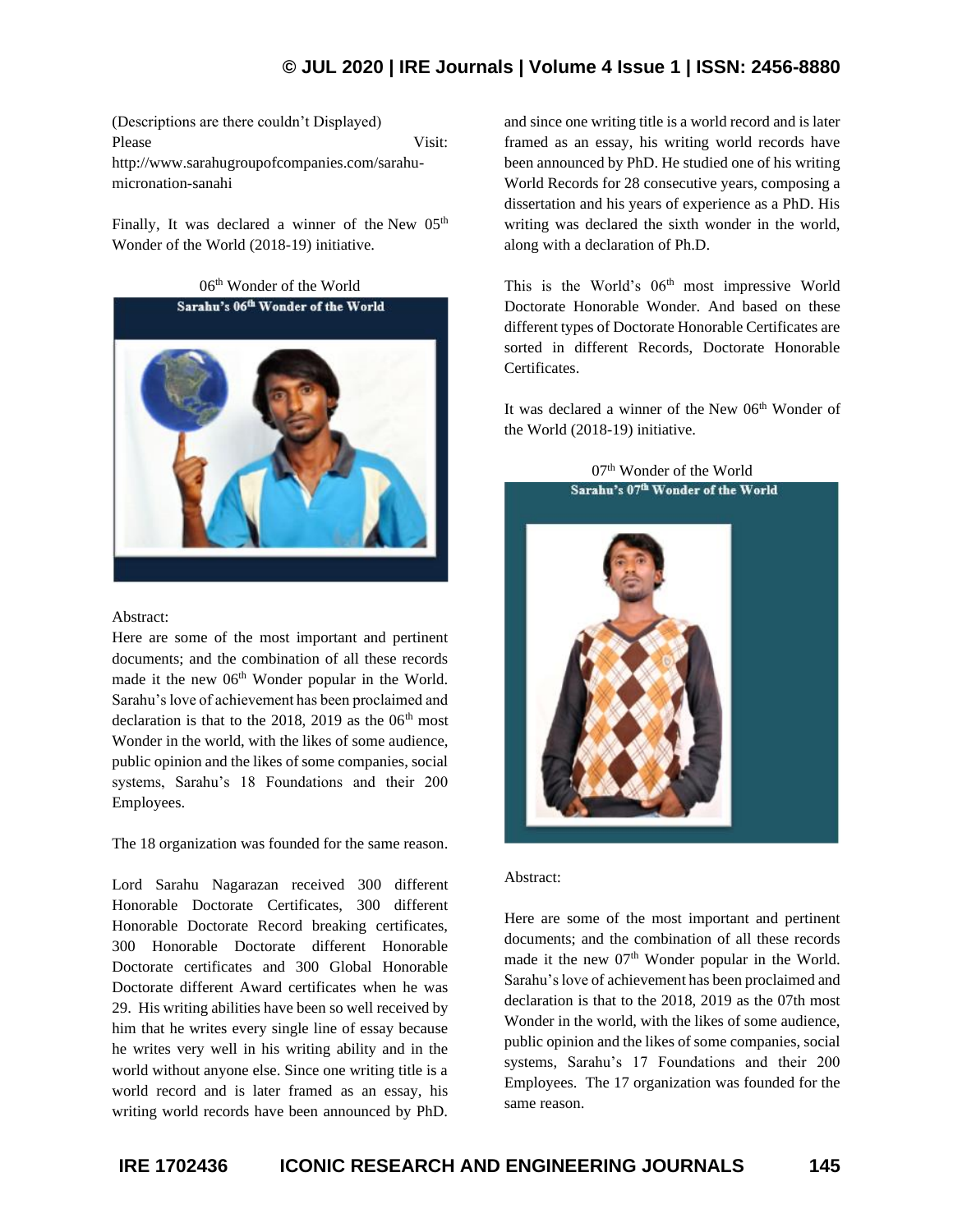Lord Sarahu Nagarazan, discoveries expands over 200 in Physics, 100 in Astronomy, 50 in Geology, some of Psychology, Sexology, and Anthropology and has a wide expanse of over 15,000 Philosophies. These all feats were achieved when he was 29.

He received 15 Sarahu Awards, in comparison to the Nobel Prize, and has received Sarahu Awards for his research works in Physics, Psychology, Astronomy and Literature when he was 25. Sarahu has total fifty (50) awards for 'PSYCHOLOGY' has been awarded by research alone. Also, he has total Hundred (100) awards for 'PHYSICS' are awarded by research alone. Also, he has total Fifty (50) awards for 'ASTRONOMY' is awarded by research alone. Also, he has total 03 (three) awards for 'GEOLOGY' are awarded by research alone. Also, he has total 10 (Ten) awards for 'BIOLOGY' are awarded by research alone. Also, he has total 05 (five) awards for 'MEDICINE' are awarded by research alone. Also, he has total 01 (0NE) award for 'COSMOLOGY' are awarded by research alone.

Finally, It was declared a winner of the New  $07<sup>th</sup>$ Wonder of the World (2018-19) initiative.

#### "Privacy Policy"

The Sarahu New 07 Human Wonders is a global source of information and commerce services. This privacy policy applies to all brands and services within the 7 symbols of the Peace Family.

Here is a link to your privacy and to comply with applicable data protection and privacy laws. This privacy policy ("Policy") describes how we collect and use personal data where HERE is the data controller or where we refer to the application ability of this policy. "Personal data" means information relating to you or another identifiable individual.

We will give you additional privacy information that is specific to a product or service in this policy and other notices that you may use while using our products or services. If there is a difference between such notices and this policy, the notices must be considered first.

Software on your device may access your information. Our nature services may contain links to, or may be embedded within, other companies' websites and services that have privacy policies of their own. Where our services are embedded to services of our visitors, this may include linking to this policy and the relevant supplements, or providing the transparency in integrated and embedded notices which identify us as a service provider or controller.

#### WHAT INFORMATION DO WE COLLECT?

We collect our personal data and other information operated (by us), take part in campaigns or research or otherwise interact with us.

• Information you provide us with

We also maintain records of your consents, preferences and settings relating to, for example, location data, marketing and sharing of personal data.

• Personal Information

We do not request any personal information or collect any information that personally identifies you or allows you to be personally contacted. Since we do not collect any personal information on this website, we do not share any personal information with any third parties nor do we use any personal information for any purposes.

• External Links

This site contains links to other sites. Sarahu 07 human Wonders is not responsible for the privacy practices or the content of such websites.

• Contacting our Website

If you have any questions about this privacy statement, the practices of this site, or your dealings with this website, you can contact us.

#### "ADDITIONAL TERMS AND INFORMATION"

1. No fake Evidence, fake arguments "AOWWME" does not acceptable. Because The Sarahu New 07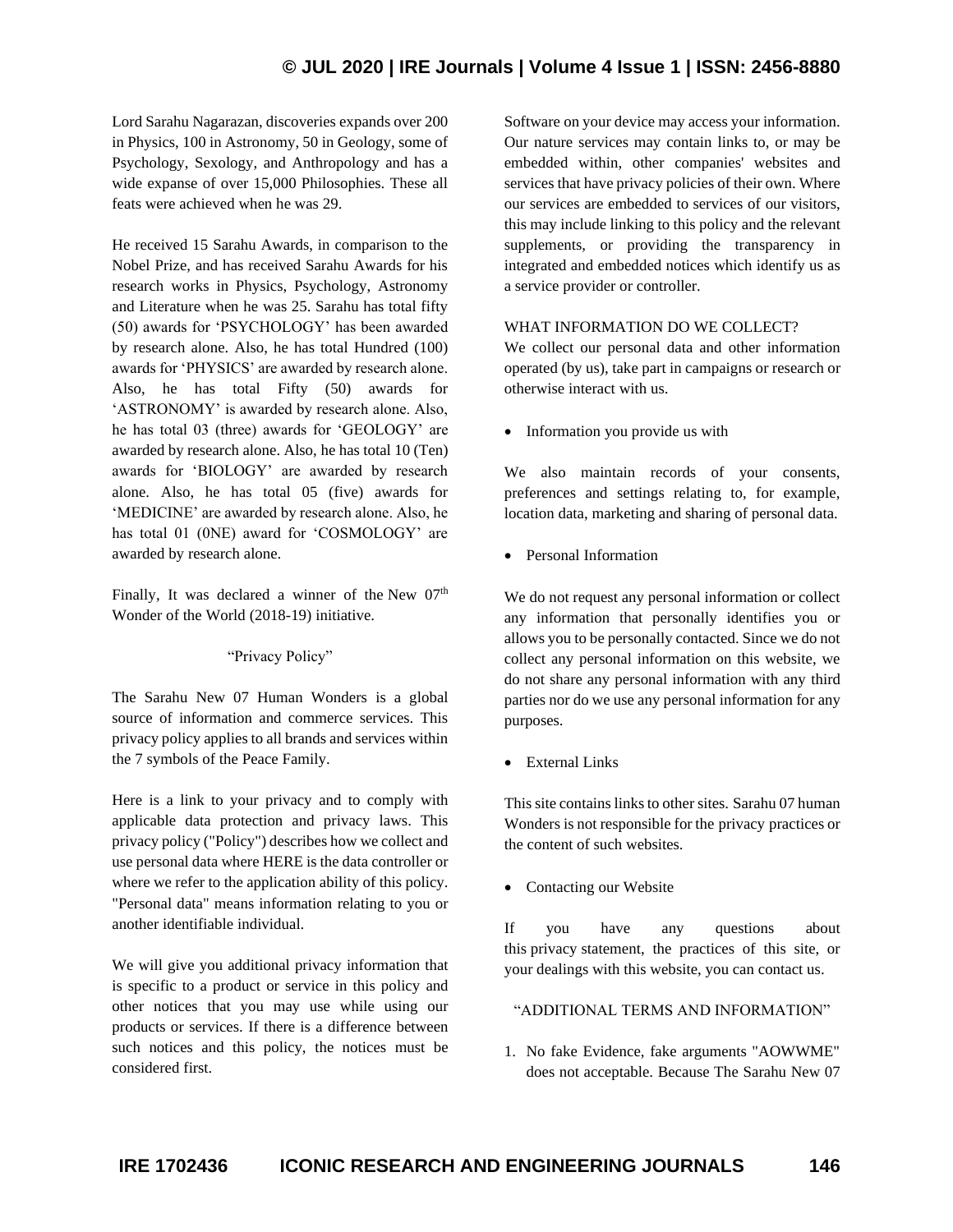Human Wonders of the world organization is a special part of the universe.

- 2. The World Record at any International Level of such Things or Record Title must be recorded before any wonder. Process must be taken up for aftermarket historical.
- 3. World Records Organization is a Wonder Process and must be patented by the World Record Organization at Least 5 or More Organizations.
- 4. Means Wonder is not attached to any organization or organization for selfish purposes. Moreover, it should be viewed as a center point in the world. And with all kinds of convenience to become a tourist place.
- 5. Do not look at any of these benefits at this stage.
- 6. Our Export Team reviews natures, small tourist locations, temples, empire building, rivers, and make the after spot verification of the result.
- 7. 1. If your 1000 world records get passed then surely that will become wonder.
- 1. If your 1000 world records get passed then definitely that will become wonder.
- 2. To become wonder you should have strong witness, audience observance letters also you should have collect witness certificates.
- 3. If anybody makes 1000 world records in mass that will not be considered as wonder.
- 4. To become a wonder you should also have an organization or company you should have established.
- 5. The above organization or company should have minimum 200 employees.
- 6. Among the employees of the company a minimum of 200 employees should have given recommendation letters.
- 7. The wonder should be permanent variable, measurable and qualitable.
- 8. Above 1000 world records must contain many amazing things.
- 9. All records will not become wonders. Should have made 200 employees and some audience observation of 1000 world records which are measurable such records will be accepted as wonders.
- 10. You have to use all types of witness forms which are given in SWR. You should keep all your witness forms dually filled and exhibit in your website.
- 11. There are ways to accept as wonder in the following areas e.g. Ancient subject, or new modern subject, cultural activities achieve, love subject, civil architectures and any other subject.
- 12.If the total world records should be more than 1000 not even single world record is please it will not be taken to for consideration as wonder.
- 13.If your world records to be considered as wonder you should follow SWR guidance and should use them. And all the parts should be tested before processing completely.
- 14. All evidences should be true and not fake. These witnesses' forms or recommendation letters of employees and audience should have been approved by notary affidavit.
- 15. Your achievements made doesn't have notary affidavit then they will lose waitage and you will not be considered for wonder.
- 16. You have to write a mini note of about hundred pages covering all the information regarding wonder.
- 17. This should have comments, likes by schools, colleges, trust, societies, NPO, NGO's and other some audience opinion for recommending about wonder.
- 18. At least 1000 people should make like, comments about your wonder things. But it's should not have been published in social media.
- 19. One of your nearby villagers should have made likes and recommendations about the achievement of wonder.
- 20. Your wonder should be big and special similar to established company which is also big and special.
- 21. Every employee's must have recommended your wonder with a signature and stamp. The stamp should be in the name of employee who puts his signature.
- 22. Your website should contain special page showing the wonder and have the highlighted recommendation letters and wonder things.

"Terms and Conditions"

- Copyright: Copyright 2019, Sarahu 7 Wonders of the Universe on behalf of the New 14 Wonders Foundation. All Rights Reserved.
- See intellectual property owners and communications department for publications and other communications.